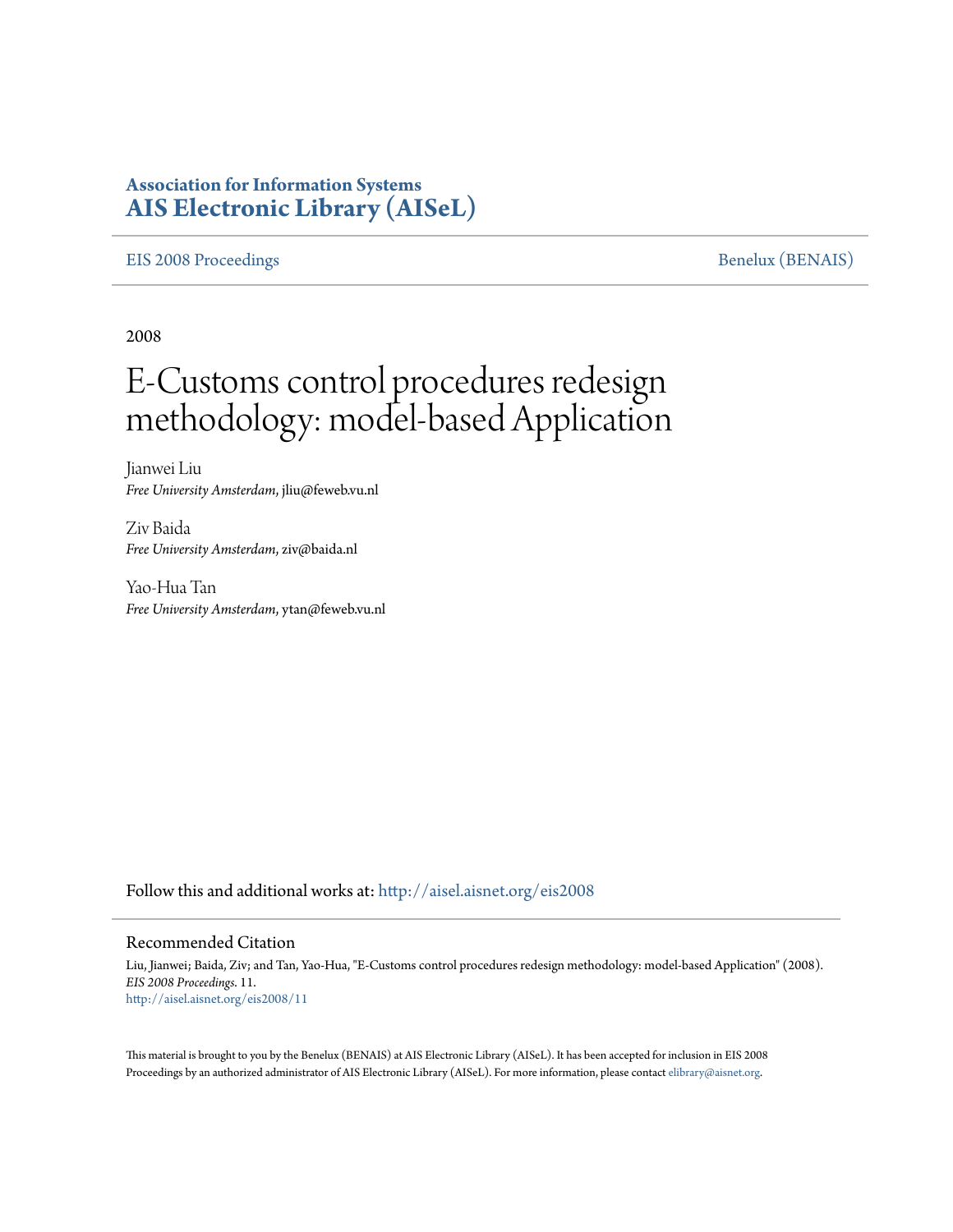## **E-Customs control procedures redesign methodology: model-based Application**\*

Jianwei Liu, Ziv Baida and Yao-Hua Tan

Free University Amsterdam, Faculty of Economics and Business Administration De Boelelaan 1105, 1081 HV Amsterdam, the Netherlands jliu@feweb.vu.nl, ziv@baida.nl, ytan@feweb.vu.nl

**Abstract.** Growing trade volumes and increased security, health and financial control regulations require customs administrations to change their working practices worldwide. An existing dilemma however, is that governments would like on the one hand to reduce the administrative burden for businesses and on the other hand to increase security and control. The traditional single side power-posing by customs administrations to trade parties is not appropriate any more. The European Union is now realizing the potential benefits of establishing Customs-and-Business partnerships. To achieve such collaboration, current customs procedures need to be redesigned, and ICT is a key enabler for the redesign. In this paper we present a model-based approach using two levels of abstraction – value and process levels – to support domain experts in investigating how customs procedures can be redesigned while coping with business and administrative challenges. Especially, we focus on a methodological application of control principles from accounting and auditing literature, to redesign procedures. We discuss our "AAD"† approach and its application in an e-Customs procedure redesign case study.

**Keywords:** e-Customs, Inter-organizational control, Procedure design, Conceptual modeling.

#### **1 Introduction**

 $\overline{a}$ 

Inter-organizational networks, often Internet-based, provide competitive advantages that a single organization cannot achieve. Also the public sector can benefit from forming networks with businesses, For example, if the electronic invoicing can be introduced across the EU, annual savings could exceed  $\epsilon$ 50 billion for both business and government (EU Commission, 2006b). However, such networks are only sustainable when all participants benefit from the network. Especially the public sector is interested not only in financial benefits, but also in control and security. Government-to-business (G2B) collaboration is often difficult, as government procedures are often paper based and not harmonized. Redesign of government procedures should use ICT instead of paper documents. Furthermore, if businesses are considered as partners by governments, a radical redesign with higher potential can take place.

Our study focuses on customs control procedures redesign, replacing paper-based procedures by Internet-based ones while coping with business and administrative challenges. Currently, for a single container crossing borders, on average 30 documents/signatures are involved (Doing business database, 2006). New ICT-based procedures should replace paper documents and improve the control effectiveness as well as lower the administrative burden for both customs administrations and business.

Kartseva et al. (2005) propose a value-based  $e^3$ -control methodology when designing control procedures. While their work is valuable for understanding the purpose and added value of controls, they provide very limited operational solutions for control problems. In this paper, we further develop  $e<sup>3</sup>$ -control to include both valuebased and process-based control modeling, and we elaborate on the process level. We apply control principles from well-known accounting and auditing literature to identify control problems and to redesign control procedures. We develop the "AAD" approach for this purpose, and elaborate on its application in a case study concerning the export of beer from the Netherlands to the UK, where an innovative ICT-based redesign replaces human-based procedures, and results in improved control. Our methodology is not a pure redesign methodology, but rather a domain experts' analysis tool to identify control flaws and provide a "template" for possible redesigns.

<sup>\*</sup> This paper is published in the *Proceedings of the 15th European Conference of Information Systems (ECIS 2007)*, St. Gallen, Switzerland. See, http://is2.lse.ac.uk/asp/aspecis/20070103.pdf

<sup>&</sup>lt;sup>†</sup>"AAD" is a process based approach of designing controls, which includes actors, activities and documents as three basic components.